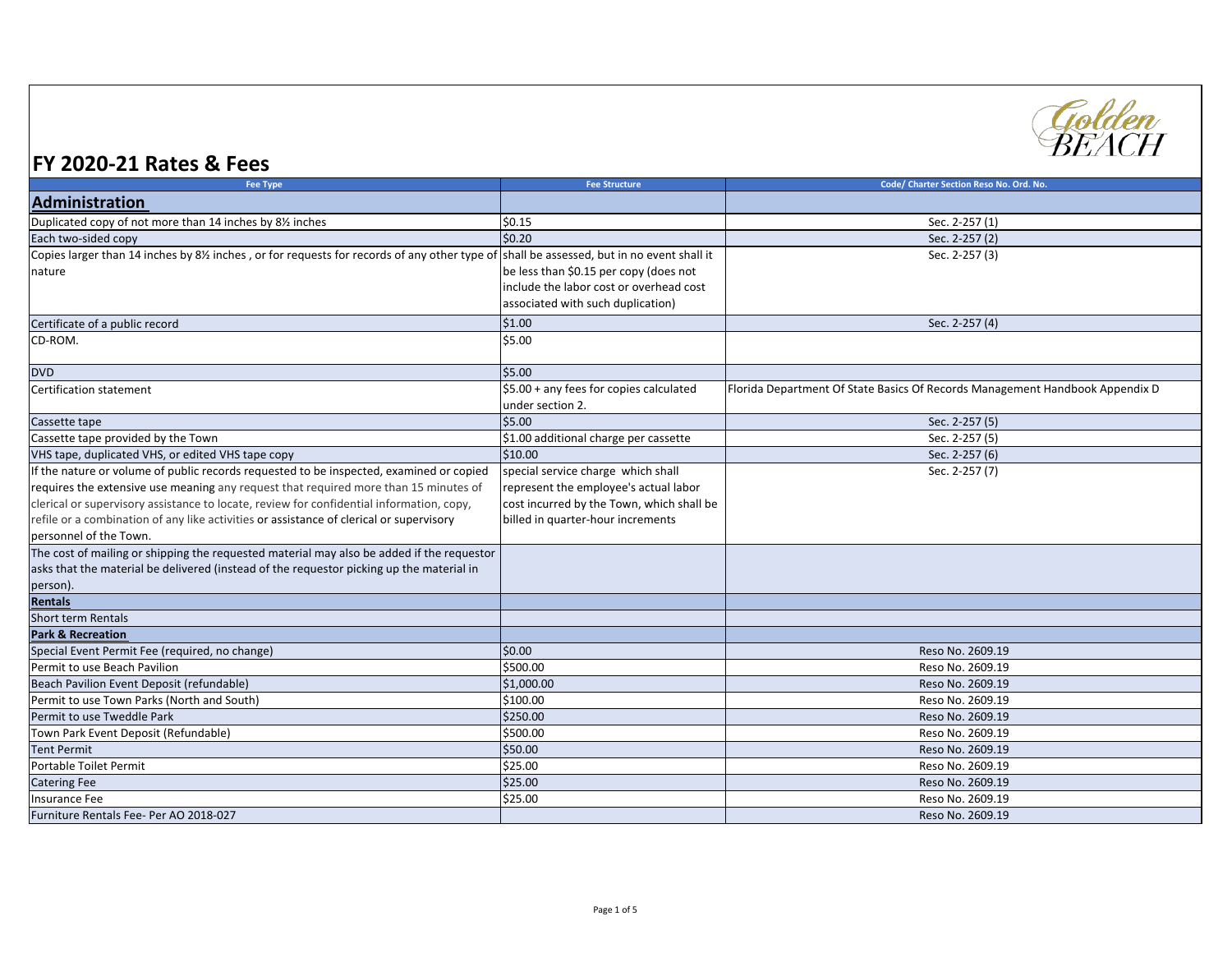| <b>FY 2020-21 Rates &amp; Fees</b>                                                                  |                          | Golden<br>REACH                               |
|-----------------------------------------------------------------------------------------------------|--------------------------|-----------------------------------------------|
| Up to 2 Tables, 10 Chairs                                                                           | \$75.00                  | Reso No. 2609.19                              |
| Up to 10 Tables, 50 Chairs                                                                          | \$150.00                 | Reso No. 2609.19                              |
| More than 10 Tables, 50 Chairs                                                                      | \$200.00                 | Reso No. 2609.19                              |
| Clean up Fee (1 Public Works' Employee \$25/hr, Min 3 hr)                                           | Min \$75.00              | Reso No. 2609.19                              |
| Off Duty Officer                                                                                    | \$40/ hr, Min 4 hr.      | Reso No. 2609.19                              |
| 30-50 People= 1 Officer                                                                             | Min \$160.00             | Reso No. 2609.19                              |
| 51-80 People= 2 Officer                                                                             | Min \$320.00             | Reso No. 2609.19                              |
| 81-100 People= 3 Officer                                                                            | Min \$480.00             | Reso No. 2609.19                              |
| Additional Lifeguard (required for Beach Parties over 20) \$25/hr, Min. 4 hr)                       | Min \$100.00             | Reso No. 2609.19                              |
| Film Fees (require an extra-duty police)                                                            |                          |                                               |
| less than 11 people                                                                                 | \$500.00 per day         | Reso. No. 2404.15                             |
| 11-20 people                                                                                        | \$700.00 per day         | Reso. No. 2404.15                             |
| 21-30 people                                                                                        | \$1100.00 per day        | Reso. No. 2404.15                             |
| 31-40 people                                                                                        | \$1500.00 per day        | Reso. No. 2404.15                             |
| 40 people                                                                                           | \$2000.00 per day        | Reso. No. 2404.15                             |
| <b>Vehicle Transponder fee</b>                                                                      |                          |                                               |
| First 4 Vehicles per household                                                                      | No Charge                |                                               |
| Each additional vehicle                                                                             | \$35.00 per vehicle      |                                               |
| <b>Waste Disposal</b>                                                                               |                          |                                               |
| Waste pickup                                                                                        | \$35.00 each cubic yard  |                                               |
| Appliance/Refrigerator                                                                              | \$80.00                  |                                               |
| Stove                                                                                               | \$60.00                  |                                               |
| Televisions less than 60'                                                                           | \$30.00                  |                                               |
| Televisions 60' and over                                                                            | \$60.00                  |                                               |
| Special Furniture (call for price)                                                                  | \$120-\$200              |                                               |
| Finance                                                                                             |                          |                                               |
| <b>NSF Check</b>                                                                                    |                          |                                               |
| If the face value exceeds \$50.00                                                                   | \$25.00                  | Fla. Stat. Sec. 832.07                        |
| If the face value exceeds \$50.00 but does not exceed \$300.00                                      | \$30.00                  | Fla. Stat. Sec. 832.07                        |
| If the face value exceeds \$300.00, or an amount of up to 5 percent of the face amount of th\$40.00 |                          | Fla. Stat. Sec. 832.07                        |
| Lien Search (each request is separte for Building and Finance)                                      |                          |                                               |
| Lien Request regular- 5 day response                                                                | \$60.00                  | Fla. Stat. Sec. 832.07                        |
| Lien Request expedited 3 day response                                                               | \$70.00                  | Fla. Stat. Sec. 832.07                        |
| <b>Police</b>                                                                                       |                          |                                               |
| Fingerprinting                                                                                      | No Charge                | Article 29 of Collective Bargaining Agreement |
| Off Duty Officer                                                                                    | \$40.00 hr./ Min 4 hr.   | Article 29 of Collective Bargaining Agreement |
| Off Duty Supervisor                                                                                 | \$45.00 hr./ Min 4 hr.   | Article 29 of Collective Bargaining Agreement |
| Off Duty-Holiday                                                                                    | \$120.00 hr./ Min. 4 hr. | Article 29 of Collective Bargaining Agreement |
| Off- Duty Officer- Commerical- Business services in town                                            | \$45.00 hr./ Min. 4 hr.  | Article 29 of Collective Bargaining Agreement |
| Off- Duty Supervisor- Commerical- Business services in town                                         | \$50.00 hr./ Min. 4 hr.  | Article 29 of Collective Bargaining Agreement |
| Off Duty- Admin Fee                                                                                 | \$5.00 hr./ Min. 4 hr.   | Article 29 of Collective Bargaining Agreement |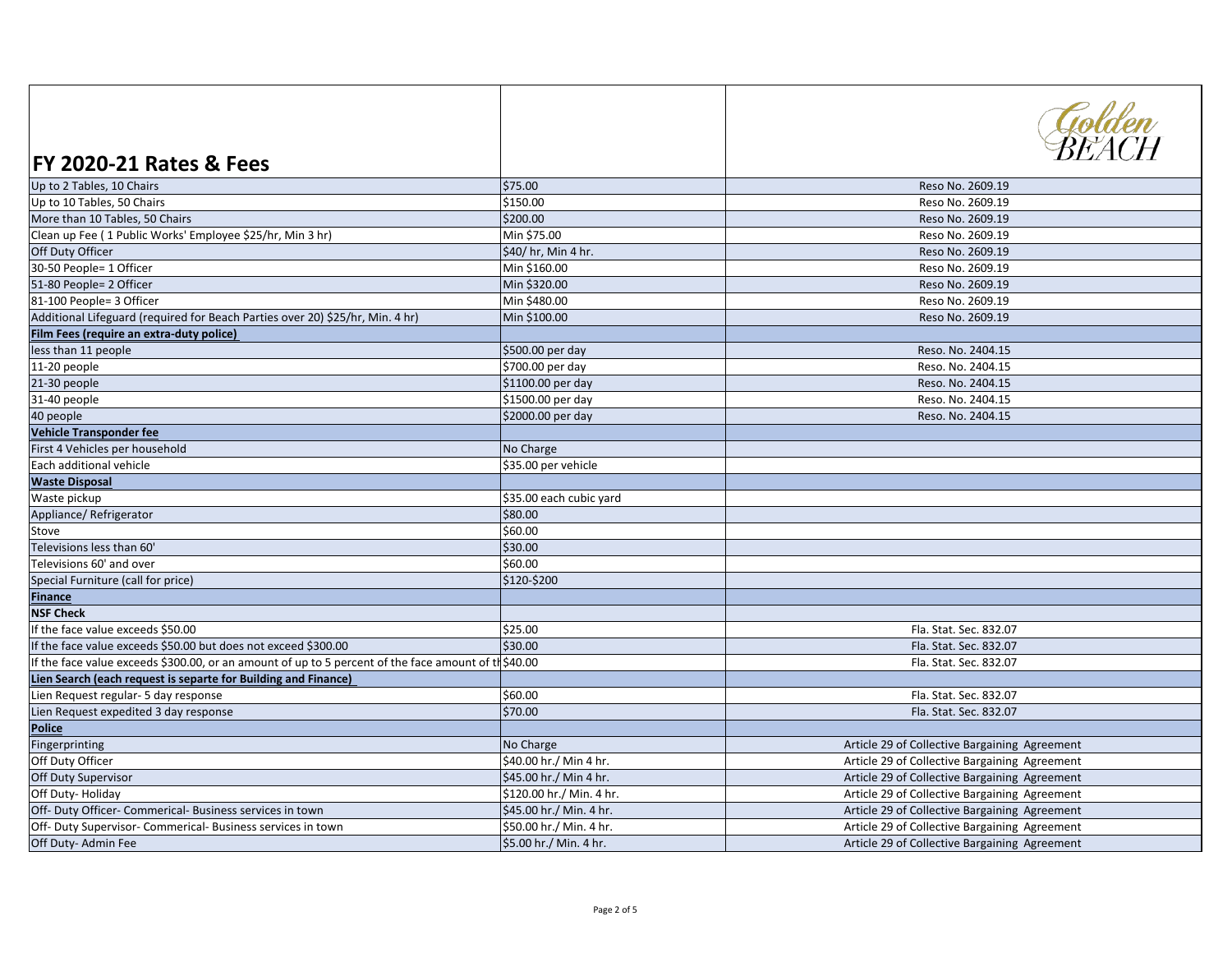| <b>FY 2020-21 Rates &amp; Fees</b>                           |                                   | Golden<br>BEACH  |
|--------------------------------------------------------------|-----------------------------------|------------------|
| Code Enforcement- (see section for fees for 2nd-4th offense) |                                   |                  |
| Animal nuisance                                              | \$150.00 1st offense              | Section 2.2-11   |
| County ordinances                                            | \$150.00 1st offense              | Section 2.2-11   |
| Eyesore                                                      | \$150.00 1st offense              | Section 2.2-11   |
| Florida Building Code (structural)                           | \$150.00 1st offense              | Section 2.2-11   |
| Florida Building Code (life safety)                          | \$250.00 1st offense              | Section 2.2-11   |
| <b>Hurricane Protection Measures</b>                         | \$250.00 1st offense              | Section 2.2-11   |
| Landscaping                                                  | \$150.00 1st offense              | Section 2.2-11   |
| Licensing                                                    | \$150.00 1st offense              | Section 2.2-11   |
| Litter/ debris                                               | \$150.00 1st offense              | Section 2.2-11   |
| Maiboxes                                                     | \$150.00 1st offense              | Section 2.2-11   |
| Nuisance                                                     | \$150.00 1st offense              | Section 2.2-11   |
| Recycling                                                    | \$150.00 1st offense              | Section 2.2-11   |
| Seawalls                                                     | \$250.00 1st offense              | Section 2.2-11   |
| Signs/ advertising                                           | \$150.00 1st offense              | Section 2.2-11   |
| <b>Building Department</b>                                   |                                   |                  |
| <b>Upfront - Permit Processing Fee</b>                       |                                   |                  |
| All Permits; Building, Electrical, Plumbing, Mechanical      | Value of Project x 1%             | Reso No. 2643.19 |
| Change in Value of Project - Revision                        | Value increase x 1%               | Reso No. 2643.19 |
| <b>Permit Fees</b>                                           |                                   | Reso No. 2643.19 |
| New Construction, or Addition to Existing Res.               | Air Conditioned Space x 3         | Reso No. 2643.19 |
| New Construction, or Addition to Existing Res.               | Non-Air Conditioned Space x 1.5   | Reso No. 2643.19 |
| All other building permits                                   | Value of Project x 3%             | Reso No. 2643.19 |
| Electrical, Mechanical, Plumbing, Structural & Landscape     | Value of Project x 3%             | Reso No. 2643.19 |
| Minimum permit fee                                           | \$225.00                          | Reso No. 2643.19 |
| Shop Drawing fees                                            | \$225.00 per review               | Reso No. 2643.19 |
| Trash Hauling/Dumpster Container Fees                        | \$300.00 for active permit        | Reso No. 2643.19 |
| Change of Contractor                                         | \$300.00                          | Reso No. 2643.19 |
| Revision to active permit                                    | \$225.00 per Trade Review         | Reso No. 2643.19 |
| <b>Construction Site Equipment Storage Fee - 1 Week</b>      |                                   |                  |
| First Week - Only One Use Permitted                          | \$350.00                          | Reso No. 2643.19 |
| Second and Third Week - Only One Use Permitted               | \$1,050.00                        | Reso No. 2643.19 |
| Monthly                                                      | \$3,000.00                        | Reso No. 2643.19 |
| Lost permit card                                             | \$125.00                          | Reso No. 2643.19 |
| Expired permit - new plan submittal & plan review required   | 10 months or more-100% permit fee | Reso No. 2643.19 |
| 1 month expiration                                           | \$100.00                          | Reso No. 2643.19 |
| 2-3 months expiration                                        | 25% discount of original fee      | Reso No. 2643.19 |
| 4-6 months expiration                                        | 15% discount of original fee      | Reso No. 2643.19 |
| 7-9 months expiration                                        | 10% discount of original fee      | Reso No. 2643.19 |
| 10 months or more                                            | 100% fee                          | Reso No. 2643.19 |
| Replacement of plans for an active permit:                   | <b>Cost of Reproduction</b>       | Reso No. 2643.19 |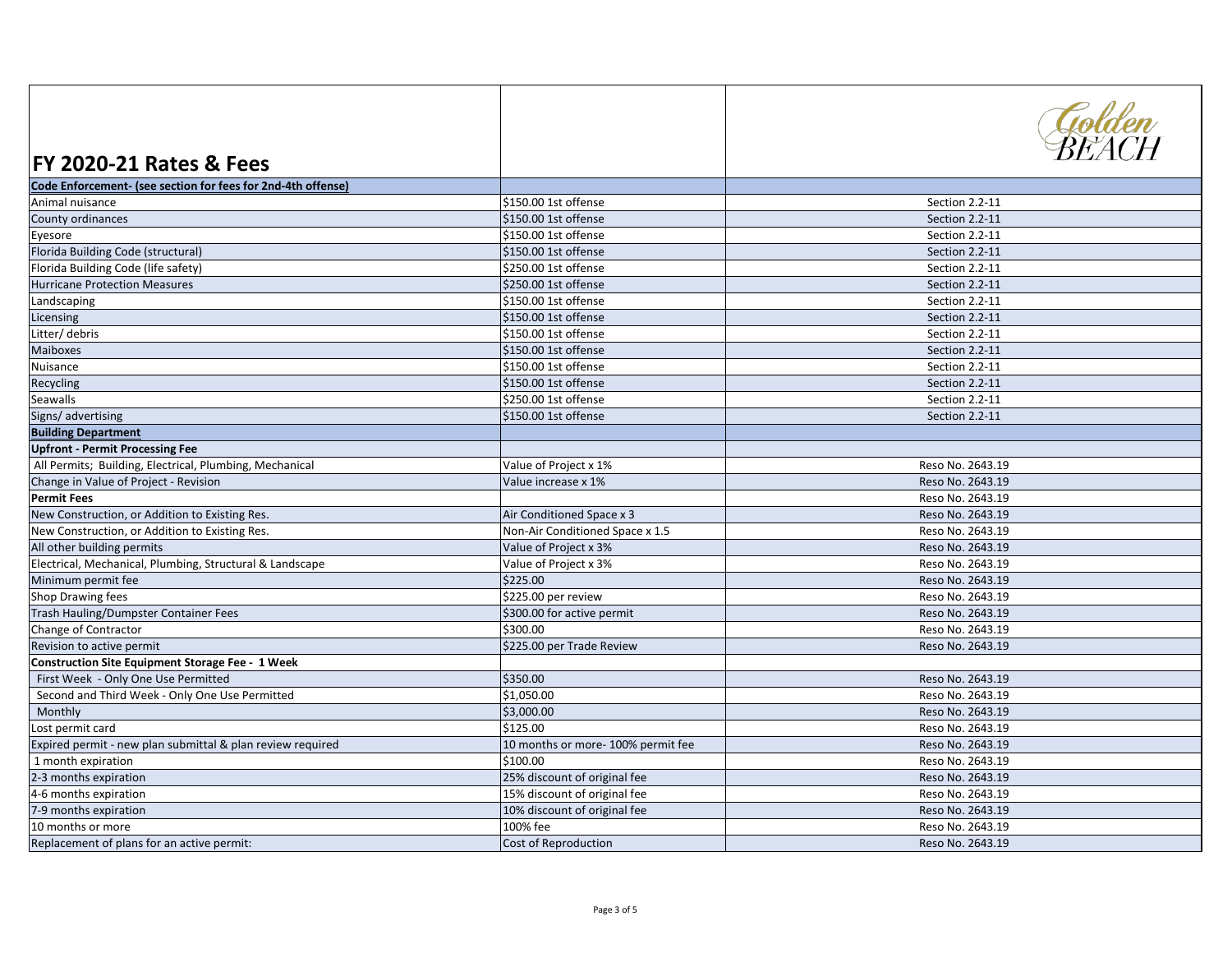| \$225.00 per Trade Review<br>Reso No. 2643.19<br>Building, Electrical, Mechanical, Plumbing, Structural, and<br>Zoning and Landscapine<br>Reso No. 2643.19<br><b>Contractor Information Maintenance fee</b><br>\$50.00<br><b>New Applications</b><br>Reso No. 2643.19<br>\$30.00<br>Renewal each Fiscal Year<br>Reso No. 2643.19<br>Educational Fund for building department personnel<br>\$0.30 Per 1,000 of value project<br>Reso No. 2643.19<br><b>Building permit imaging</b><br>Plan sheet submitted<br>\$1.50 per sheet<br>Reso No. 2643.19<br>8 1/2 x 11 or 8 1/2 x 14<br>\$0.46 per page<br>Reso No. 2643.19<br>\$50.00 per hour<br>Reso No. 2643.19<br>Special projects, meetings<br><b>Certificates of Occupancy and Completion</b><br>\$250.00<br>Reso No. 2643.19<br>Temporary<br>\$300.00<br>Final<br>Reso No. 2643.19<br><b>Lien Search Requests</b><br>\$60.00<br>Regular - 5 Day Response<br>Reso No. 2643.19<br>\$70.00<br>Expedited - 3 Day Response<br>Reso No. 2643.19<br>Minimum per square foot pricing for:<br>Reso No. 2643.19<br>\$350.00<br><b>New Construction</b><br>Reso No. 2643.19<br>\$200.00<br>Addition<br>Reso No. 2643.19<br>\$150.00<br>Remodel<br>Reso No. 2643.19<br><b>Re-inspection Fees:</b><br>\$75.00<br>Failed Inspections-1st & 2nd<br>Reso No. 2643.19 | <b>FY 2020-21 Rates &amp; Fees</b>        |                               | Golden<br>RFACH  |
|-------------------------------------------------------------------------------------------------------------------------------------------------------------------------------------------------------------------------------------------------------------------------------------------------------------------------------------------------------------------------------------------------------------------------------------------------------------------------------------------------------------------------------------------------------------------------------------------------------------------------------------------------------------------------------------------------------------------------------------------------------------------------------------------------------------------------------------------------------------------------------------------------------------------------------------------------------------------------------------------------------------------------------------------------------------------------------------------------------------------------------------------------------------------------------------------------------------------------------------------------------------------------------------------------------|-------------------------------------------|-------------------------------|------------------|
|                                                                                                                                                                                                                                                                                                                                                                                                                                                                                                                                                                                                                                                                                                                                                                                                                                                                                                                                                                                                                                                                                                                                                                                                                                                                                                       | Recertification of each applicable trade: | Plus recertification of plans | Reso No. 2643.19 |
|                                                                                                                                                                                                                                                                                                                                                                                                                                                                                                                                                                                                                                                                                                                                                                                                                                                                                                                                                                                                                                                                                                                                                                                                                                                                                                       |                                           |                               |                  |
|                                                                                                                                                                                                                                                                                                                                                                                                                                                                                                                                                                                                                                                                                                                                                                                                                                                                                                                                                                                                                                                                                                                                                                                                                                                                                                       |                                           |                               |                  |
|                                                                                                                                                                                                                                                                                                                                                                                                                                                                                                                                                                                                                                                                                                                                                                                                                                                                                                                                                                                                                                                                                                                                                                                                                                                                                                       |                                           |                               |                  |
|                                                                                                                                                                                                                                                                                                                                                                                                                                                                                                                                                                                                                                                                                                                                                                                                                                                                                                                                                                                                                                                                                                                                                                                                                                                                                                       |                                           |                               |                  |
|                                                                                                                                                                                                                                                                                                                                                                                                                                                                                                                                                                                                                                                                                                                                                                                                                                                                                                                                                                                                                                                                                                                                                                                                                                                                                                       |                                           |                               |                  |
|                                                                                                                                                                                                                                                                                                                                                                                                                                                                                                                                                                                                                                                                                                                                                                                                                                                                                                                                                                                                                                                                                                                                                                                                                                                                                                       |                                           |                               |                  |
|                                                                                                                                                                                                                                                                                                                                                                                                                                                                                                                                                                                                                                                                                                                                                                                                                                                                                                                                                                                                                                                                                                                                                                                                                                                                                                       |                                           |                               |                  |
|                                                                                                                                                                                                                                                                                                                                                                                                                                                                                                                                                                                                                                                                                                                                                                                                                                                                                                                                                                                                                                                                                                                                                                                                                                                                                                       |                                           |                               |                  |
|                                                                                                                                                                                                                                                                                                                                                                                                                                                                                                                                                                                                                                                                                                                                                                                                                                                                                                                                                                                                                                                                                                                                                                                                                                                                                                       |                                           |                               |                  |
|                                                                                                                                                                                                                                                                                                                                                                                                                                                                                                                                                                                                                                                                                                                                                                                                                                                                                                                                                                                                                                                                                                                                                                                                                                                                                                       |                                           |                               |                  |
|                                                                                                                                                                                                                                                                                                                                                                                                                                                                                                                                                                                                                                                                                                                                                                                                                                                                                                                                                                                                                                                                                                                                                                                                                                                                                                       |                                           |                               |                  |
|                                                                                                                                                                                                                                                                                                                                                                                                                                                                                                                                                                                                                                                                                                                                                                                                                                                                                                                                                                                                                                                                                                                                                                                                                                                                                                       |                                           |                               |                  |
|                                                                                                                                                                                                                                                                                                                                                                                                                                                                                                                                                                                                                                                                                                                                                                                                                                                                                                                                                                                                                                                                                                                                                                                                                                                                                                       |                                           |                               |                  |
|                                                                                                                                                                                                                                                                                                                                                                                                                                                                                                                                                                                                                                                                                                                                                                                                                                                                                                                                                                                                                                                                                                                                                                                                                                                                                                       |                                           |                               |                  |
|                                                                                                                                                                                                                                                                                                                                                                                                                                                                                                                                                                                                                                                                                                                                                                                                                                                                                                                                                                                                                                                                                                                                                                                                                                                                                                       |                                           |                               |                  |
|                                                                                                                                                                                                                                                                                                                                                                                                                                                                                                                                                                                                                                                                                                                                                                                                                                                                                                                                                                                                                                                                                                                                                                                                                                                                                                       |                                           |                               |                  |
|                                                                                                                                                                                                                                                                                                                                                                                                                                                                                                                                                                                                                                                                                                                                                                                                                                                                                                                                                                                                                                                                                                                                                                                                                                                                                                       |                                           |                               |                  |
|                                                                                                                                                                                                                                                                                                                                                                                                                                                                                                                                                                                                                                                                                                                                                                                                                                                                                                                                                                                                                                                                                                                                                                                                                                                                                                       |                                           |                               |                  |
|                                                                                                                                                                                                                                                                                                                                                                                                                                                                                                                                                                                                                                                                                                                                                                                                                                                                                                                                                                                                                                                                                                                                                                                                                                                                                                       |                                           |                               |                  |
|                                                                                                                                                                                                                                                                                                                                                                                                                                                                                                                                                                                                                                                                                                                                                                                                                                                                                                                                                                                                                                                                                                                                                                                                                                                                                                       |                                           |                               |                  |
|                                                                                                                                                                                                                                                                                                                                                                                                                                                                                                                                                                                                                                                                                                                                                                                                                                                                                                                                                                                                                                                                                                                                                                                                                                                                                                       |                                           |                               |                  |
|                                                                                                                                                                                                                                                                                                                                                                                                                                                                                                                                                                                                                                                                                                                                                                                                                                                                                                                                                                                                                                                                                                                                                                                                                                                                                                       |                                           |                               |                  |
|                                                                                                                                                                                                                                                                                                                                                                                                                                                                                                                                                                                                                                                                                                                                                                                                                                                                                                                                                                                                                                                                                                                                                                                                                                                                                                       | Failed Inspections- 3rd                   | \$125.00                      | Reso No. 2643.19 |
| \$0.60 per 1,000 of value project<br>Reso No. 2643.19<br><b>Building Code Compliance Fee</b>                                                                                                                                                                                                                                                                                                                                                                                                                                                                                                                                                                                                                                                                                                                                                                                                                                                                                                                                                                                                                                                                                                                                                                                                          |                                           |                               |                  |
| Street Sweeping Fee (charged to all permitting)<br>\$.50 per 1,000 of value project<br>Reso No. 2643.19                                                                                                                                                                                                                                                                                                                                                                                                                                                                                                                                                                                                                                                                                                                                                                                                                                                                                                                                                                                                                                                                                                                                                                                               |                                           |                               |                  |
| <b>Building Advisory Board Fees</b>                                                                                                                                                                                                                                                                                                                                                                                                                                                                                                                                                                                                                                                                                                                                                                                                                                                                                                                                                                                                                                                                                                                                                                                                                                                                   |                                           |                               |                  |
| New single-family residence - structure review<br>\$300.00 Per submittal<br>Reso No. 2643.19                                                                                                                                                                                                                                                                                                                                                                                                                                                                                                                                                                                                                                                                                                                                                                                                                                                                                                                                                                                                                                                                                                                                                                                                          |                                           |                               |                  |
| Addition/Remodel of existing structure<br>\$225.00 per submittal<br>Reso No. 2643.19                                                                                                                                                                                                                                                                                                                                                                                                                                                                                                                                                                                                                                                                                                                                                                                                                                                                                                                                                                                                                                                                                                                                                                                                                  |                                           |                               |                  |
| \$150.00 per submittal<br>Accessory Building (Cabana or Gazebo)<br>Reso No. 2643.19                                                                                                                                                                                                                                                                                                                                                                                                                                                                                                                                                                                                                                                                                                                                                                                                                                                                                                                                                                                                                                                                                                                                                                                                                   |                                           |                               |                  |
| Pools and Spas<br>\$100.00 per submittal<br>Reso No. 2643.19                                                                                                                                                                                                                                                                                                                                                                                                                                                                                                                                                                                                                                                                                                                                                                                                                                                                                                                                                                                                                                                                                                                                                                                                                                          |                                           |                               |                  |
| Fencing, site walls, driveways, pool decks<br>\$150.00 for each item submitted<br>Reso No. 2643.19                                                                                                                                                                                                                                                                                                                                                                                                                                                                                                                                                                                                                                                                                                                                                                                                                                                                                                                                                                                                                                                                                                                                                                                                    |                                           |                               |                  |
| Landscaping: New construction, additions, remodel, existing<br>\$300.00 per submittal<br>Reso No. 2643.19                                                                                                                                                                                                                                                                                                                                                                                                                                                                                                                                                                                                                                                                                                                                                                                                                                                                                                                                                                                                                                                                                                                                                                                             |                                           |                               |                  |
| Docks<br>\$100.00 per submittal<br>Reso No. 2643.19                                                                                                                                                                                                                                                                                                                                                                                                                                                                                                                                                                                                                                                                                                                                                                                                                                                                                                                                                                                                                                                                                                                                                                                                                                                   |                                           |                               |                  |
| <b>Boat Lift</b><br>\$100.00 per submittal<br>Reso No. 2643.19                                                                                                                                                                                                                                                                                                                                                                                                                                                                                                                                                                                                                                                                                                                                                                                                                                                                                                                                                                                                                                                                                                                                                                                                                                        |                                           |                               |                  |
| 75% of all fees paid on original<br>Resubmission within 30 days of original<br>Reso No. 2643.19                                                                                                                                                                                                                                                                                                                                                                                                                                                                                                                                                                                                                                                                                                                                                                                                                                                                                                                                                                                                                                                                                                                                                                                                       |                                           |                               |                  |
| Variance Request/Exception per code request<br>\$750.00 per submittal<br>Reso No. 2643.19                                                                                                                                                                                                                                                                                                                                                                                                                                                                                                                                                                                                                                                                                                                                                                                                                                                                                                                                                                                                                                                                                                                                                                                                             |                                           |                               |                  |
| \$200.00 per submittal<br>Variance/Exception for the same code request<br>Reso No. 2643.19                                                                                                                                                                                                                                                                                                                                                                                                                                                                                                                                                                                                                                                                                                                                                                                                                                                                                                                                                                                                                                                                                                                                                                                                            |                                           |                               |                  |
| Sidewalk, gutter and street maintenance fees                                                                                                                                                                                                                                                                                                                                                                                                                                                                                                                                                                                                                                                                                                                                                                                                                                                                                                                                                                                                                                                                                                                                                                                                                                                          |                                           |                               |                  |
| \$110/LF<br>New construction per Linear Feet based on property frontage<br>Reso No. 2643.19                                                                                                                                                                                                                                                                                                                                                                                                                                                                                                                                                                                                                                                                                                                                                                                                                                                                                                                                                                                                                                                                                                                                                                                                           |                                           |                               |                  |
| \$100/LF<br>Addition per Linear Feet based on property frontage<br>Reso No. 2643.19                                                                                                                                                                                                                                                                                                                                                                                                                                                                                                                                                                                                                                                                                                                                                                                                                                                                                                                                                                                                                                                                                                                                                                                                                   |                                           |                               |                  |